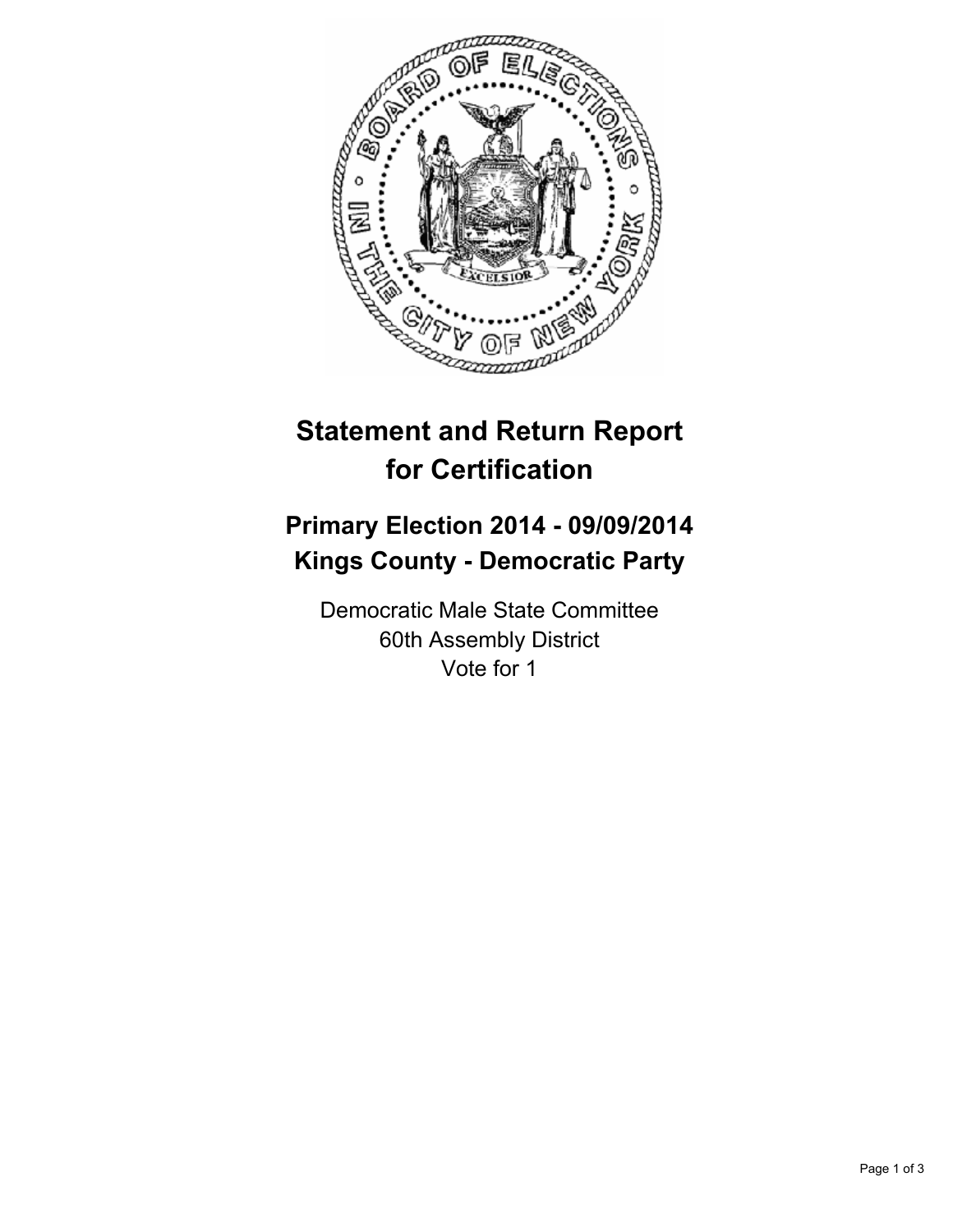

## **Assembly District 60**

| <b>PUBLIC COUNTER</b>                                    | 6,596    |
|----------------------------------------------------------|----------|
| <b>EMERGENCY</b>                                         | 0        |
| <b>ABSENTEE/MILITARY</b>                                 | 85       |
| <b>FEDERAL</b>                                           | 0        |
| <b>SPECIAL PRESIDENTIAL</b>                              | $\Omega$ |
| <b>AFFIDAVIT</b>                                         | 73       |
| <b>Total Ballots</b>                                     | 6,754    |
| Less - Inapplicable Federal/Special Presidential Ballots | 0        |
| <b>Total Applicable Ballots</b>                          | 6,754    |
| DAVID M. BEST                                            | 1,112    |
| <b>CHARLES BARRON</b>                                    | 4,581    |
| BERURYAH BATYEHUDAH (WRITE-IN)                           | 2        |
| CHARLES BARRON (WRITE-IN)                                | 3        |
| CHRIS BANKS (WRITE-IN)                                   | 1        |
| DANNY GOODINE (WRITE-IN)                                 | 1        |
| DIANA RICHARDSON (WRITE-IN)                              | 1        |
| FRED NUISE (WRITE-IN)                                    | 1        |
| JAMES TILLMAN (WRITE-IN)                                 | 1        |
| MARTY MARKOWITZ (WRITE-IN)                               | 1        |
| UNATTRIBUTABLE WRITE-IN (WRITE-IN)                       | 1        |
| <b>Total Votes</b>                                       | 5,705    |
| Unrecorded                                               | 1,049    |